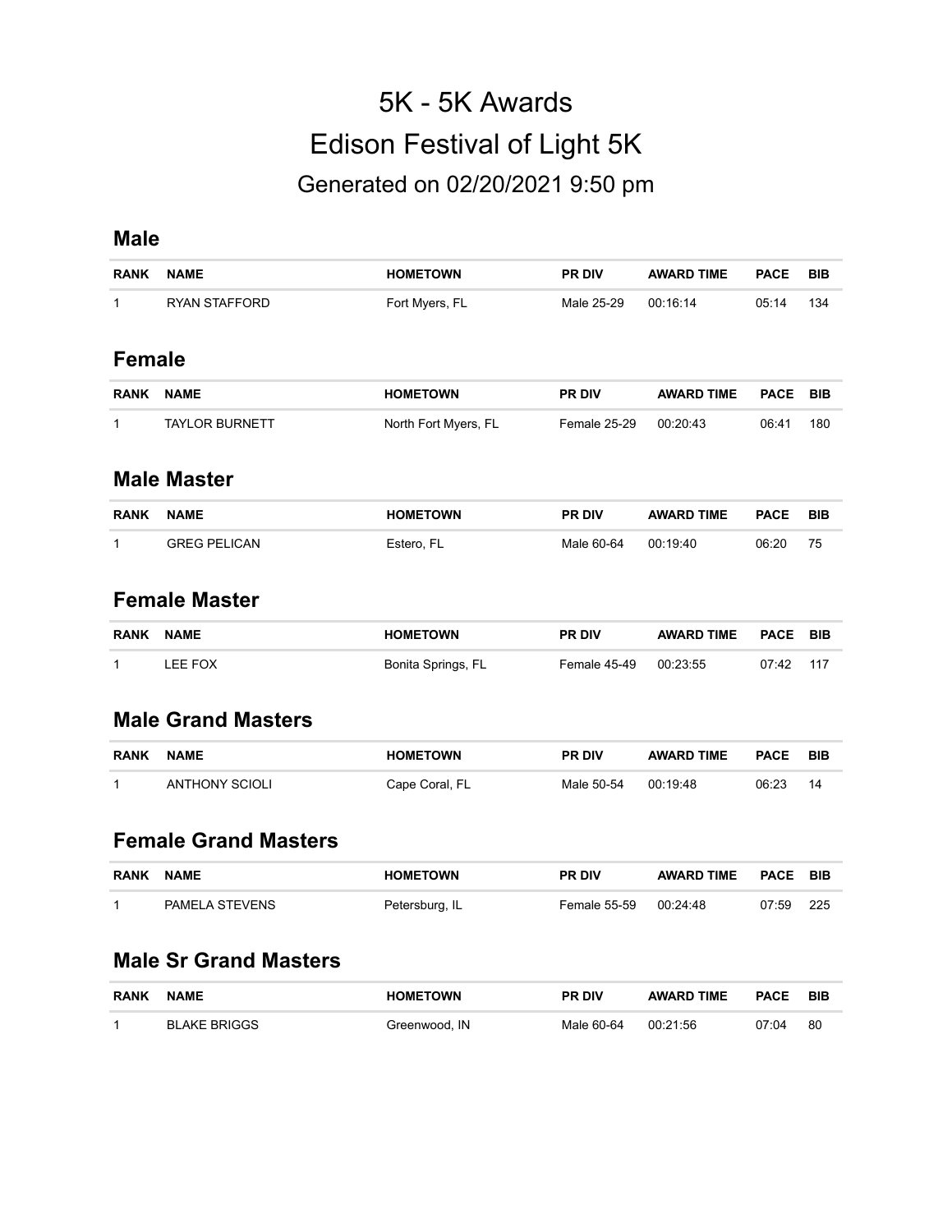### **Female Sr Grand Masters**

| <b>RANK</b> | <b>NAME</b>      | <b>HOMETOWN</b> | <b>PR DIV</b> | <b>AWARD TIME</b> | <b>PACE</b> | BIB |
|-------------|------------------|-----------------|---------------|-------------------|-------------|-----|
| 1           | <b>MARY RINE</b> | Alva. FL        | Female 60-64  | 00:29:20          | 09:27       | 219 |

### **Male 9 & Under**

| <b>RANK</b> | <b>NAME</b>             | <b>HOMETOWN</b>  | <b>PR DIV</b>  | <b>AWARD TIME</b> | <b>PACE BIB</b> |      |
|-------------|-------------------------|------------------|----------------|-------------------|-----------------|------|
|             | <b>MAXWELL CLAYPOOL</b> | Fort Myers, FL   | Male 9 & Under | 00:23:05          | 07:26           | - 91 |
| 2           | <b>EVAN SMITH</b>       | Lehigh Acres, FL | Male 9 & Under | 00:28:42          | 09:15 215       |      |
| 3           | JACK MILLER             | Fort Myers, FL   | Male 9 & Under | 00.32.21          | 10:25           | 108  |

#### **Female 9 & Under**

| RANK NAME |               | <b>HOMETOWN</b> | <b>PR DIV</b>             | AWARD TIME PACE BIB |          |  |
|-----------|---------------|-----------------|---------------------------|---------------------|----------|--|
|           | MYA NESFIELD  | Fort Myers, FL  | Female 9 & Under 00:26:47 |                     | 08:38 42 |  |
| 2         | BAILEY CULNAN | CAPE CORAL. FL  | Female 9 & Under          | 00:35:30            | 11:26 93 |  |

### **Male 10-12**

| <b>RANK</b> | <b>NAME</b>       | <b>HOMETOWN</b>  | <b>PR DIV</b> | <b>AWARD TIME</b> | <b>PACE</b> | BIB  |
|-------------|-------------------|------------------|---------------|-------------------|-------------|------|
|             | KAI NESFIELD      | Fort Myers, FL   | Male 10-12    | 00:20:02          | 06:27       | -41  |
| 2           | <b>OWEN SMITH</b> | Lehigh Acres, FL | Male 10-12    | 00.22.54          | 07:23       | -214 |
|             | <b>SAM OBRIEN</b> | Ft. Myers, FL    | Male 10-12    | 00:24:05          | 07:45       | -6   |

# **Female 10-12**

| <b>RANK</b> | <b>NAME</b>      | <b>HOMETOWN</b> | <b>PR DIV</b> | <b>AWARD TIME</b> | <b>PACE</b> | – BIB |
|-------------|------------------|-----------------|---------------|-------------------|-------------|-------|
|             | SAVANNAH BROYLES | Fort Myers, FL  | Female 10-12  | 00:38:06          | 12:16       | 230   |

#### **Male 13-15**

| <b>RANK</b> | <b>NAME</b>                | <b>HOMETOWN</b>  | <b>PR DIV</b> | <b>AWARD TIME</b> | <b>PACE</b> | BIB |
|-------------|----------------------------|------------------|---------------|-------------------|-------------|-----|
|             | <b>BRANDON BILL</b>        | Fort Myers, FL   | Male 13-15    | 00:18:45          | 06:02       | 158 |
| 2           | <b>STEPHEN PRENDIVILLE</b> | Fort Myers, FL   | Male 13-15    | 00:20:10          | 06:30       | 181 |
| 3           | JONATHAN CONDON            | Lehigh Acres, FL | Male 13-15    | 00.20.18          | 06:32       | 118 |

# **Female 13-15**

| <b>RANK</b> | <b>NAME</b>     | <b>HOMETOWN</b>      | <b>PR DIV</b>         | <b>AWARD TIME</b> | <b>PACE BIB</b> |     |
|-------------|-----------------|----------------------|-----------------------|-------------------|-----------------|-----|
|             | NATALIE GOSHORN | North Fort Myers, FL | Female 13-15 00:33:52 |                   | 10:54           | 234 |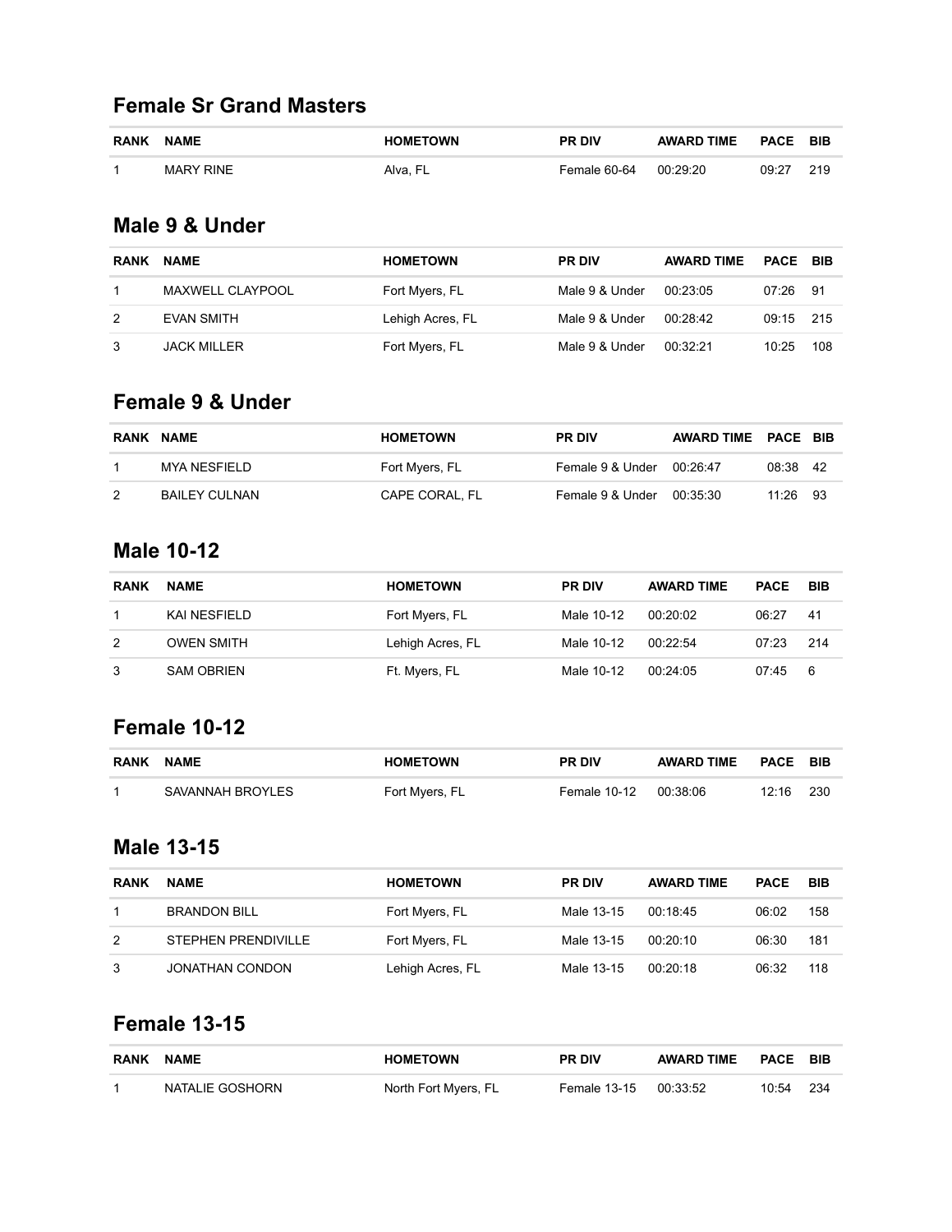### **Male 16-19**

| <b>RANK</b> | <b>NAME</b>           | <b>HOMETOWN</b> | <b>PR DIV</b> | <b>AWARD TIME</b> | <b>PACE</b> | <b>BIB</b> |
|-------------|-----------------------|-----------------|---------------|-------------------|-------------|------------|
|             | <b>OGLER BARTOLON</b> | Fort Myers, FL  | Male 16-19    | 00:16:40          | 05:22       | 140        |
| 2           | <b>MATTHEW WEILER</b> | Fort Myers, FL  | Male 16-19    | 00.17.42          | 05:42       | 164        |
|             | KEVIN VAZQUEZ         | Fort Myers, FL  | Male 16-19    | 00:17:56          | 05:47       | 135        |

# **Female 16-19**

| <b>RANK</b> | <b>NAME</b>            | <b>HOMETOWN</b> | <b>PR DIV</b> | <b>AWARD TIME</b> | PACE  | – BIB |
|-------------|------------------------|-----------------|---------------|-------------------|-------|-------|
|             | <b>CAROLINE MCCRAY</b> | Clewiston, FL   | Female 16-19  | 00:25:39          | 08:16 | 138   |

#### **Male 20-24**

| <b>RANK</b> | <b>NAME</b>          | <b>HOMETOWN</b>    | <b>PR DIV</b> | <b>AWARD TIME</b> | <b>PACE</b> | BIB |
|-------------|----------------------|--------------------|---------------|-------------------|-------------|-----|
|             | <b>BRYAN VIERA</b>   | Lehigh Acres, FL   | Male 20-24    | 00.17.13          | 05:33       | 139 |
| 2           | <b>DELFINO REYES</b> | Bonita Springs, FL | Male 20-24    | 00:19:40          | 06:20       | 43  |
| 3           | THOMAS RIZZO         | Cape Coral, FL     | Male 20-24    | 00:27:36          | 08:53       | 142 |

# **Female 20-24**

| <b>RANK</b> | <b>NAME</b>        | <b>HOMETOWN</b>      | <b>PR DIV</b> | <b>AWARD TIME</b> | <b>PACE</b> | – BIB |
|-------------|--------------------|----------------------|---------------|-------------------|-------------|-------|
|             | HAZEL HERNANDEZ    | Tampa, FL            | Female 20-24  | 00:28:17          | 09:07       | -45   |
| 2           | <b>TAYLOR KING</b> | Lake Saint Louis, MO | Female 20-24  | 00:30:47          | 09:55       | -201  |

### **Male 25-29**

| <b>RANK</b> | <b>NAME</b>           | <b>HOMETOWN</b>      | <b>PR DIV</b> | <b>AWARD TIME</b> | <b>PACE</b> | BIB |
|-------------|-----------------------|----------------------|---------------|-------------------|-------------|-----|
|             | <b>TRISTAN MANNIX</b> | Colorado Springs, CO | Male 25-29    | 00:17:12          | 05:33       | -81 |
| 2           | ALEC KRATOSKA         | North Fort Myers, FL | Male 25-29    | 00:21:25          | 06:54       | 103 |
|             | <b>CLAYTON PAYNE</b>  | Fort Myers, FL       | Male 25-29    | 00:25:09          | 08:06       | 12  |

# **Female 25-29**

| <b>RANK</b> | <b>NAME</b>              | <b>HOMETOWN</b> | <b>PR DIV</b> | <b>AWARD TIME</b> | <b>PACE BIB</b> |     |
|-------------|--------------------------|-----------------|---------------|-------------------|-----------------|-----|
|             | <b>ISABELLA GRAF</b>     | Estero, FL      | Female 25-29  | 00:27:32          | 08:52           | 89  |
| 2           | REBEKAH HAMILTON         | Fort Myers, FL  | Female 25-29  | 00:29:59          | 09:39           | -11 |
|             | <b>SARAH BRANTHOOVER</b> | Fort Myers, FL  | Female 25-29  | 00:37:12          | 11:59           | -87 |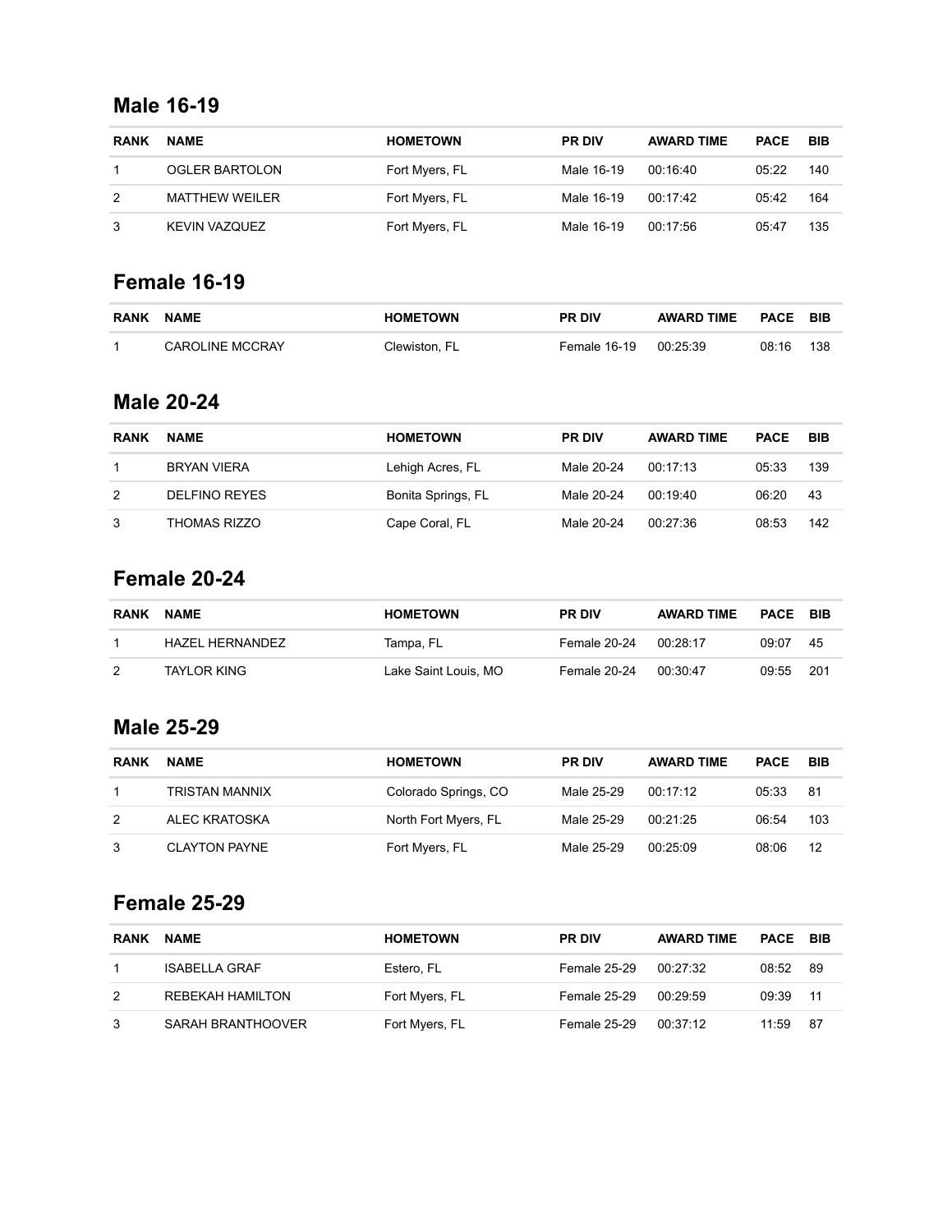### **Male 30-34**

| <b>RANK</b> | <b>NAME</b>          | <b>HOMETOWN</b> | <b>PR DIV</b> | <b>AWARD TIME</b> | <b>PACE</b> | <b>BIB</b> |
|-------------|----------------------|-----------------|---------------|-------------------|-------------|------------|
|             | <b>JOSHUA DORSEY</b> | Fort Myers, FL  | Male 30-34    | 00.20.17          | 06:32       | 98         |
| 2           | RYAN SONGER          | Cape Coral, FL  | Male 30-34    | 00:20:39          | 06:39       | 159        |
|             | SCOTT SVEC           | Fort Myers, FL  | Male 30-34    | 00:22:44          | 07:19       | 16         |

# **Female 30-34**

| <b>RANK</b> | <b>NAME</b>       | <b>HOMETOWN</b> | <b>PR DIV</b> | <b>AWARD TIME</b> | PACE  | – BIB |
|-------------|-------------------|-----------------|---------------|-------------------|-------|-------|
|             | SANDRA DUBRAWA    | Davie, FL       | Female 30-34  | 00.23.42          | 07:38 | -232  |
| 2           | ELIZABETH LOHRENZ | Mankato, MN     | Female 30-34  | 00:25:28          | 08:12 | - 228 |
| 3           | STEPHANIE RIDER   | Cape Coral, FL  | Female 30-34  | 00:26:12          | 08:26 | 69    |

#### **Male 35-39**

| <b>RANK</b> | <b>NAME</b>           | <b>HOMETOWN</b> | <b>PR DIV</b> | <b>AWARD TIME</b> | <b>PACE</b> | BIB |
|-------------|-----------------------|-----------------|---------------|-------------------|-------------|-----|
|             | <b>VINCE FOUNTAIN</b> | Tampa, FL       | Male 35-39    | 00:20:56          | 06:45       | 71  |
| 2           | JEREMY LUBKEMAN       | Cape Coral, FL  | Male 35-39    | 00:21:31          | 06:56       | 136 |
| 3           | <b>JUSTIN SNYDER</b>  | Ephrata, PA     | Male 35-39    | 00.23.42          | 07:38       | 88  |

# **Female 35-39**

| <b>RANK</b> | <b>NAME</b>              | <b>HOMETOWN</b>    | <b>PR DIV</b> | <b>AWARD TIME</b> | <b>PACE</b> | - BIB |
|-------------|--------------------------|--------------------|---------------|-------------------|-------------|-------|
|             | <b>SARA BREAULT</b>      | Bonita Springs, FL | Female 35-39  | 00:22:17          | 07:11       | -218  |
| 2           | <b>JESSICA RIDGEO</b>    | Fort Myers, FL     | Female 35-39  | 00:27:03          | 08:43       | -174  |
|             | <b>ASHLEY MANDEVILLE</b> | Estero, FL         | Female 35-39  | 00:28:15          | 09:06       | 146   |

### **Male 40-44**

| <b>RANK</b> | <b>NAME</b>          | <b>HOMETOWN</b> | <b>PR DIV</b> | <b>AWARD TIME</b> | <b>PACE</b> | <b>BIB</b> |
|-------------|----------------------|-----------------|---------------|-------------------|-------------|------------|
|             | ROB HERNDON          | Punta Gorda, FL | Male 40-44    | 00.2905           | 09:22       | 166        |
| 2           | <b>JEREMY MCGURK</b> | Fort Myers, FL  | Male 40-44    | 00:29:31          | 09:30       | 49         |
|             | <b>MARK SHANNON</b>  | Fort Myers, FL  | Male 40-44    | 00:34:38          | 11:09       | 185        |

# **Female 40-44**

| <b>RANK</b> | <b>NAME</b>           | <b>HOMETOWN</b>      | <b>PR DIV</b> | <b>AWARD TIME</b> | PACE  | – BIB |
|-------------|-----------------------|----------------------|---------------|-------------------|-------|-------|
|             | ERIN CANTWELL         | Fort Myers, FL       | Female 40-44  | 00:24:18          | 07:50 | 10    |
| 2           | <b>SHANNON SYKES</b>  | Estero, FL           | Female 40-44  | 00:26:11          | 08:26 | - 32  |
|             | <b>CARISSA PEARCE</b> | North Fort Myers, FL | Female 40-44  | 00:27:25          | 08:50 | 99    |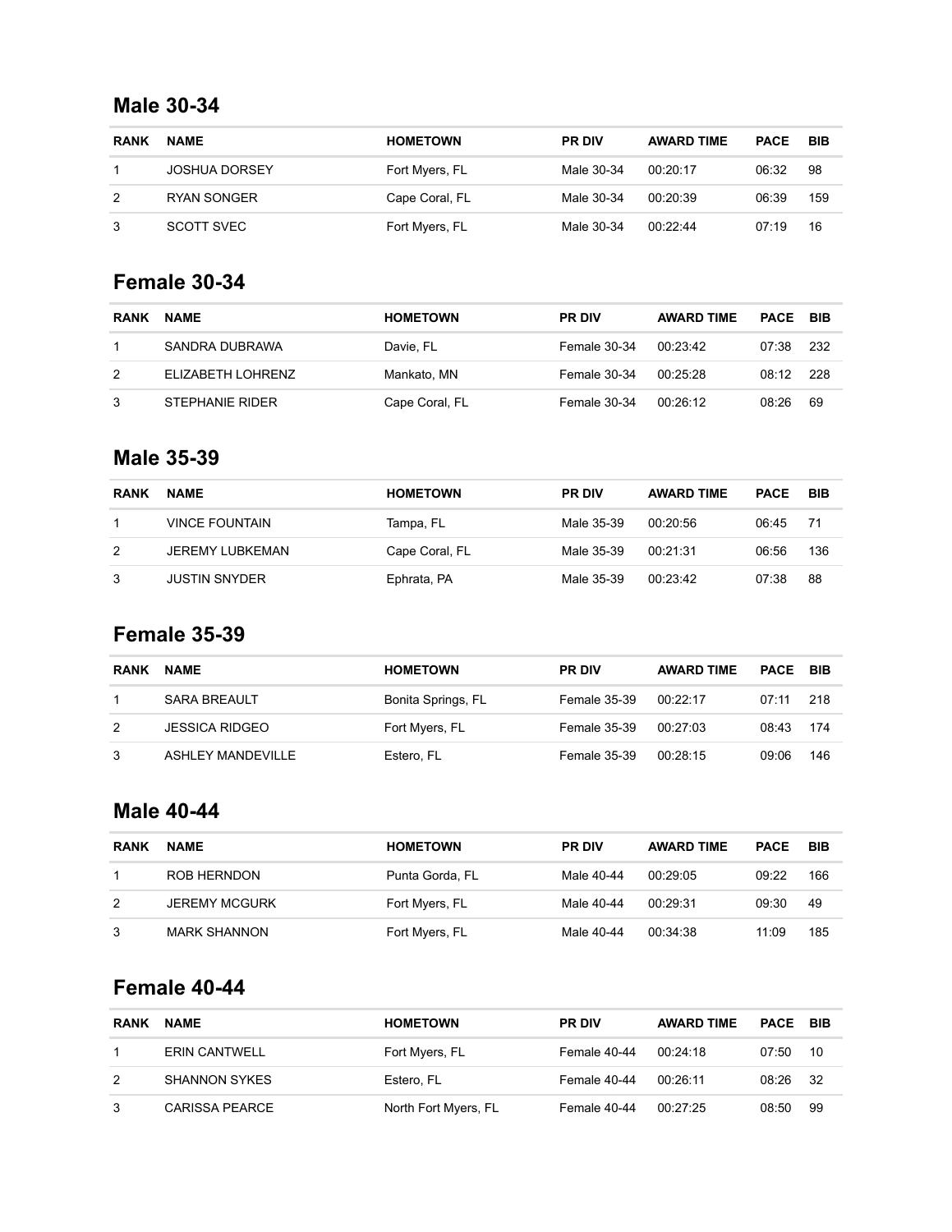#### **Male 45-49**

| <b>RANK</b> | <b>NAME</b>    | <b>HOMETOWN</b>  | <b>PR DIV</b> | <b>AWARD TIME</b> | <b>PACE</b> | BIB |
|-------------|----------------|------------------|---------------|-------------------|-------------|-----|
|             | AARON OBRIEN   | Fort Myers, FL   | Male 45-49    | 00:20:15          | 06:31       | -5  |
| 2           | MICHAEL SUCHAN | Cape Coral, FL   | Male 45-49    | 00.22.13          | 07:09       | 199 |
| 3           | PAUL CONDON    | Lehigh Acres, FL | Male 45-49    | 00:22:21          | 07:12       | 119 |

# **Female 45-49**

| <b>RANK</b> | <b>NAME</b>        | <b>HOMETOWN</b>  | <b>PR DIV</b> | <b>AWARD TIME</b> | <b>PACE</b> | BIB |
|-------------|--------------------|------------------|---------------|-------------------|-------------|-----|
|             | BRENDA WENDLAND    | Fort Myers, FL   | Female 45-49  | 00:25:14          | 08:08       | 155 |
| 2           | TAMMY KAMINSKI     | Fort Myers, FL   | Female 45-49  | 00:25:42          | 08:17       | 144 |
| 3           | <b>SARA CONDON</b> | Lehigh Acres, FL | Female 45-49  | 00:26:03          | 08:23       | 120 |

#### **Male 50-54**

| <b>RANK</b> | <b>NAME</b>        | <b>HOMETOWN</b> | <b>PR DIV</b> | <b>AWARD TIME</b> | <b>PACE</b> | BIB |
|-------------|--------------------|-----------------|---------------|-------------------|-------------|-----|
|             | <b>JASON EVERS</b> | Fort Myers, FL  | Male 50-54    | 00:24:34          | 07:55       | -47 |
| 2           | <b>BOB OLSON</b>   | Lansing, MI     | Male 50-54    | 00:24:48          | 07:59       | 34  |
| 3           | PETER GOVEK        | SHEBOYGAN, WI   | Male 50-54    | 00:27:58          | 09:01       | 58  |

# **Female 50-54**

| <b>RANK</b> | <b>NAME</b>          | <b>HOMETOWN</b>     | <b>PR DIV</b> | <b>AWARD TIME</b> | <b>PACE</b> | – BIB |
|-------------|----------------------|---------------------|---------------|-------------------|-------------|-------|
|             | <b>RENEE SWANTON</b> | Fort Myers, FL      | Female 50-54  | 00:24:48          | 07:59       | -23   |
| 2           | <b>KRISTI MAR</b>    | West Palm Beach, FL | Female 50-54  | 00:27:03          | 08:43       | -83   |
| 3           | <b>DENISE WRIGHT</b> | Fort Myers, FL      | Female 50-54  | 00:31:56          | 10:17       | -29   |

### **Male 55-59**

| <b>RANK</b> | <b>NAME</b>            | <b>HOMETOWN</b> | <b>PR DIV</b> | <b>AWARD TIME</b> | <b>PACE</b> | BIB |
|-------------|------------------------|-----------------|---------------|-------------------|-------------|-----|
|             | <b>WILLIAM BLEVINS</b> | Estero. FL      | Male 55-59    | 00:21:34          | 06:57       | -31 |
| 2           | PAUL DANDINI           | Fort Myers, FL  | Male 55-59    | 00.22.22          | 07:12       | -7  |
|             | <b>CHARLES LEE</b>     | Fort Myers, FL  | Male 55-59    | 00:24:01          | 07:44       | 53  |

# **Female 55-59**

| <b>RANK</b> | <b>NAME</b>            | <b>HOMETOWN</b>        | <b>PR DIV</b>       | <b>AWARD TIME</b> | <b>PACE BIB</b> |      |
|-------------|------------------------|------------------------|---------------------|-------------------|-----------------|------|
|             | LISA ROETH             | Fort Myers, FL         | Female 55-59        | 00:25:58          | 08:22           | - 97 |
| 2           | <b>MARY BETH KELLY</b> | Grosse Pointe Park, MI | <b>Female 55-59</b> | 00:27:25          | 08:50           | 86   |
| 3           | ANN LARSON             | Fort Myers, FL         | Female 55-59        | 00:29:00          | 09:20           | -206 |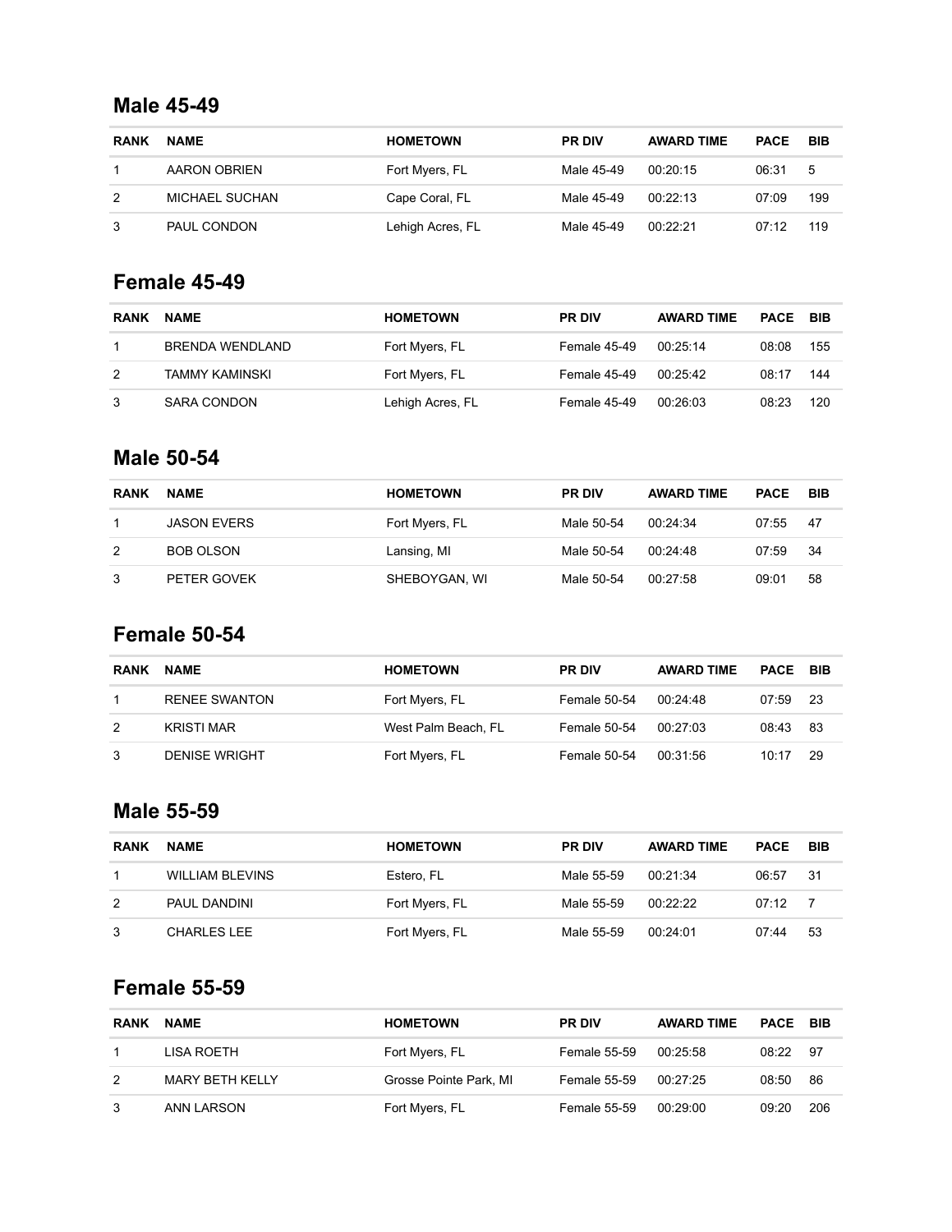#### **Male 60-64**

| <b>RANK</b> | <b>NAME</b>            | <b>HOMETOWN</b>     | <b>PR DIV</b> | <b>AWARD TIME</b> | <b>PACE</b> | BIB |
|-------------|------------------------|---------------------|---------------|-------------------|-------------|-----|
|             | <b>TEO GAMISHEV</b>    | West Palm Beach, FL | Male 60-64    | 00.22.51          | 07:22       | -82 |
| 2           | <b>FRANK VECCHIONE</b> | Fort Myers, FL      | Male 60-64    | 00:24:17          | 07:49       | 143 |
|             | <b>DAVID ERICKSON</b>  | Cape Coral, FL      | Male 60-64    | 00:26:17          | 08:28       | 112 |

### **Female 60-64**

| <b>RANK</b> | <b>NAME</b>          | <b>HOMETOWN</b> | <b>PR DIV</b> | <b>AWARD TIME</b> | PACE  | – BIB |
|-------------|----------------------|-----------------|---------------|-------------------|-------|-------|
|             | PATTI SCHULE         | Fort Myers, FL  | Female 60-64  | 00:30:17          | 09:45 | 131   |
| 2           | LYN BRAY-FORSTROM    | Quinnesec, MI   | Female 60-64  | 00:31:48          | 10:14 | 162   |
| 3           | <b>KARLA LEIGHTY</b> | Grove City, OH  | Female 60-64  | 00:36:58          | 11:54 | 48    |

#### **Male 65-69**

| <b>RANK</b> | <b>NAME</b>            | <b>HOMETOWN</b> | <b>PR DIV</b> | <b>AWARD TIME</b> | <b>PACE BIB</b> |     |
|-------------|------------------------|-----------------|---------------|-------------------|-----------------|-----|
|             | <b>BOBBY DICKERSON</b> | Cape Coral, FL  | Male 65-69    | 00:24:58          | 08:03           | -38 |
| 2           | <b>FRANCIS TALTY</b>   | Fort Myers, ME  | Male 65-69    | 00:33:34          | 10:49           | -54 |

# **Female 65-69**

| <b>RANK</b> | <b>NAME</b>         | <b>HOMETOWN</b>    | <b>PR DIV</b> | <b>AWARD TIME</b> | <b>PACE</b> | BIB |
|-------------|---------------------|--------------------|---------------|-------------------|-------------|-----|
|             | EVIE ODOM           | Virginia Beach, VA | Female 65-69  | 00:29:25          | 09:28       | 115 |
| 2           | <b>PATTY PETTUS</b> | Fort Myers, FL     | Female 65-69  | 00:33:42          | 10:51       | 178 |
| 3           | <b>KAREN STROSS</b> | Cleveland, OH      | Female 65-69  | 00:37:40          | 12:08       | 196 |

# **Male 70-74**

| <b>RANK</b> | <b>NAME</b>           | <b>HOMETOWN</b>        | <b>PR DIV</b> | <b>AWARD TIME</b> | <b>PACE</b> | BIB |
|-------------|-----------------------|------------------------|---------------|-------------------|-------------|-----|
|             | <b>WILLIAM STROSS</b> | Cleveland, OH          | Male 70-74    | 00:26:18          | 08:28       | 197 |
| 2           | <b>JOHN MCSORLEY</b>  | Grosse Pointe Park, MI | Male 70-74    | 00:27:15          | 08:47       | 85  |
|             | <b>PAUL STARK</b>     | Fort Myers, FL         | Male 70-74    | 00:28:31          | 09:11       | 100 |

# **Female 70-74**

| RANK | <b>NAME</b>      | <b>HOMETOWN</b>      | <b>PR DIV</b> | AWARD TIME | <b>PACE BIB</b> |     |
|------|------------------|----------------------|---------------|------------|-----------------|-----|
|      | KATHERINE CANADY | North Fort Myers, FL | Female 70-74  | 00:35:30   | 11:26           | -22 |